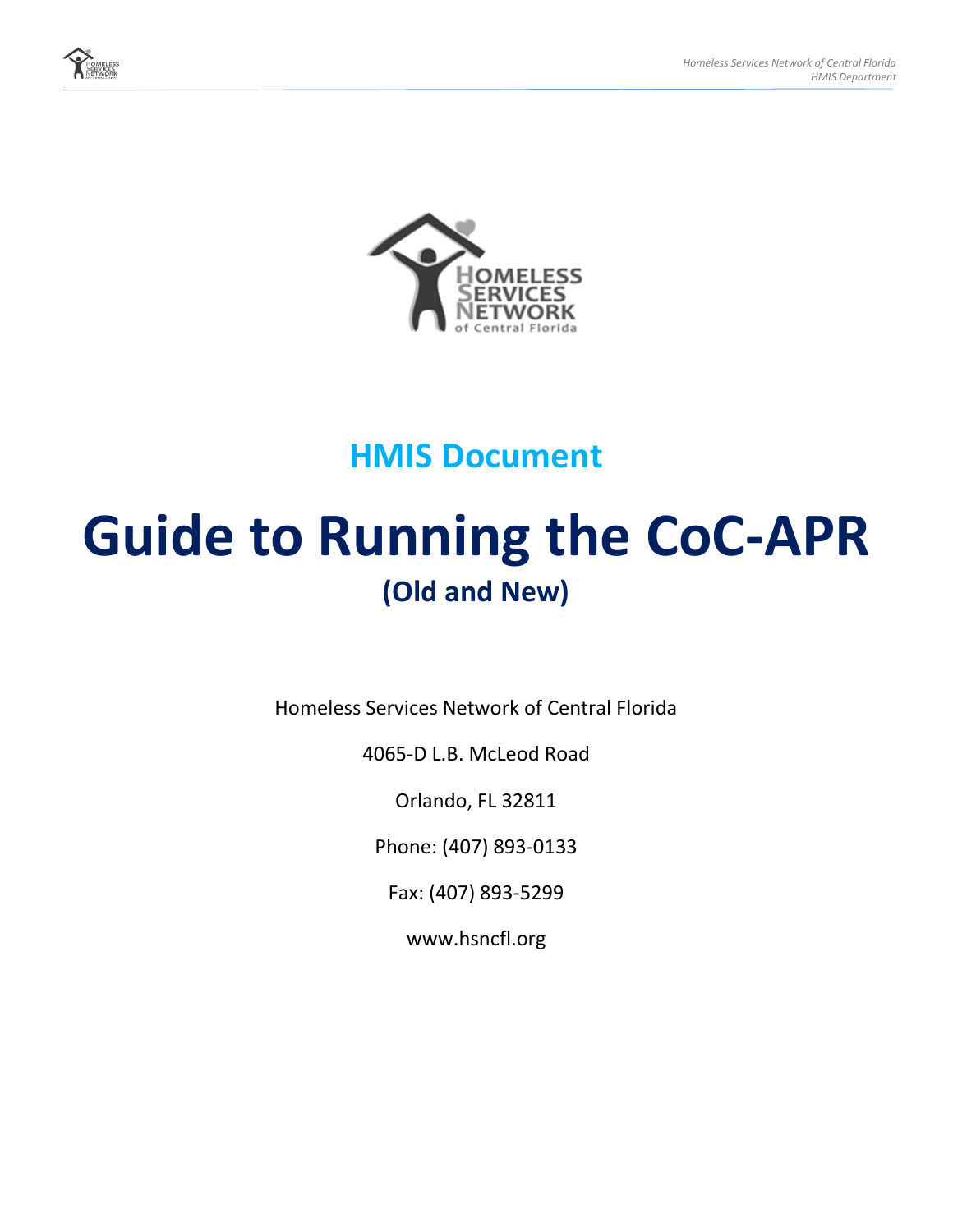

# **Table of Contents**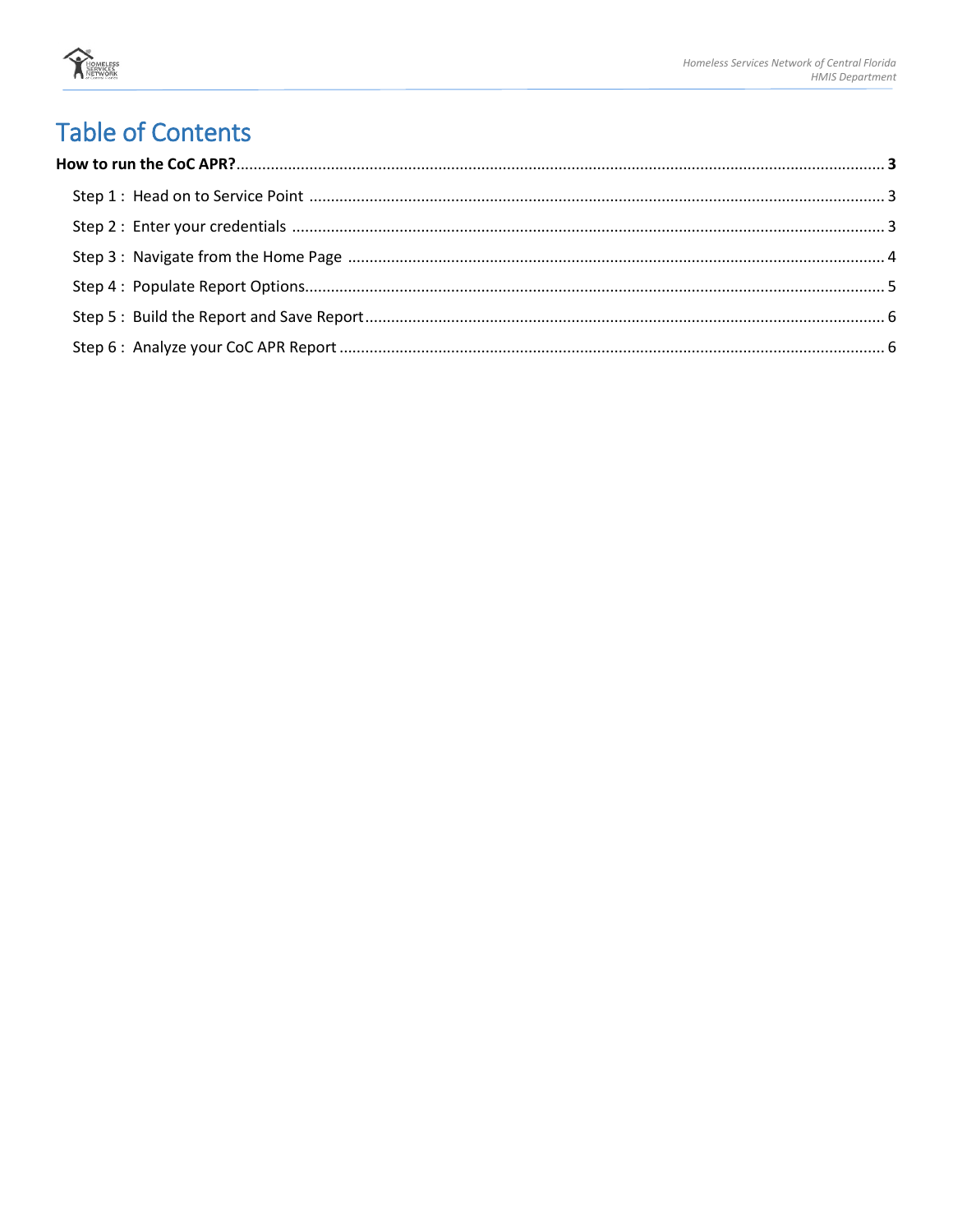

### **How to run CoC APR?**

### **Step 1 : Head on to Service Point:**

#### **<https://sp5.servicept.com/orlando/com.bowmansystems.sp5.core.ServicePoint/index.html>**

■ https://sp5.servicept.com/orlando/com.bowmansystems.sp5.core.ServicePoint/index.html

#### **Step 2 : Enter your credentials:**

|                              | Connecting your community.                                             | · SERVICE point® |
|------------------------------|------------------------------------------------------------------------|------------------|
|                              | <b>The Homeless Services</b><br><b>Network of Central Florida</b>      |                  |
| <b>User Name</b><br>Password |                                                                        |                  |
|                              |                                                                        | Login            |
|                              | Forgot your username or password?<br>Contact your agency administrator |                  |
|                              | System use requires your compliance<br>with the terms and conditions.  |                  |
|                              |                                                                        |                  |

Note: If login fails, you have a maximum of 3 tries to enter your correct credentials. After which your account will be locked. Please contact the System Admin for a reset of your accounts password.(Log a 'Password Reset' request ticket via the **HSNCFL website** by using the support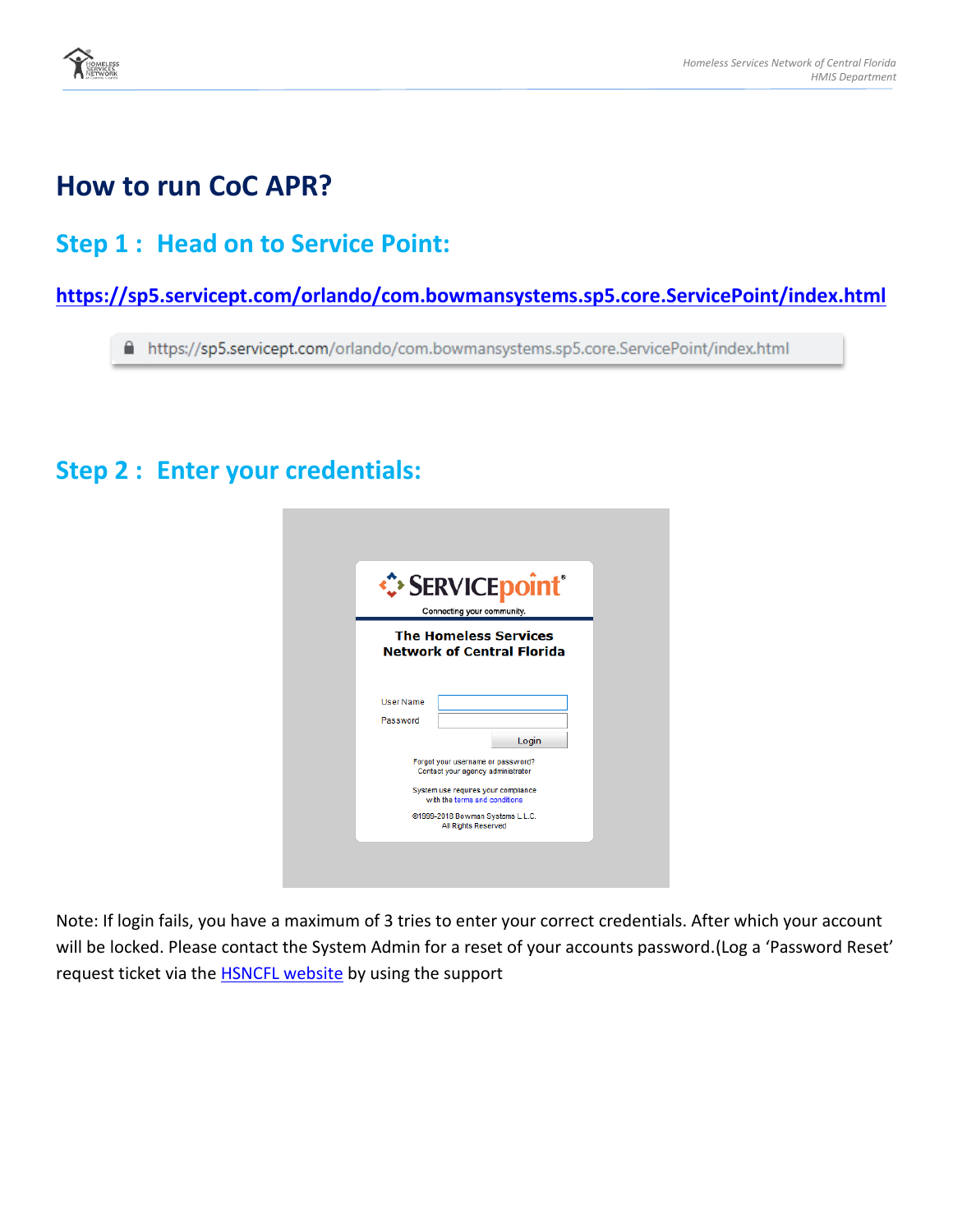

# **Step 3 : Navigate from the Home Page:**

Expand the Reports Tab / Click the Reports tab

| <b>O SERVICE point</b><br>Contracting That Galleriald<br>nja,<br><b><i><u><b>HILLER</b></u></i></b><br>ty Home > Home Page Dashboard | <u> 1911 - De Berger II, berger berger beste er beginner i bene beste beste er an der beste beste beste beste be</u><br>1910 BALLAS CHARLES BY HERE'S A 1911 BLOCK CHARLES |                                               |                           | Model & Shadow<br>Type here for Global Search. | الأسواد وبالمال<br><b>Gilbard Date</b><br><sup>8</sup> Connect To ART<br><sup>4</sup> Connect To Olk |
|--------------------------------------------------------------------------------------------------------------------------------------|----------------------------------------------------------------------------------------------------------------------------------------------------------------------------|-----------------------------------------------|---------------------------|------------------------------------------------|------------------------------------------------------------------------------------------------------|
| <b>b</b> Lead Weard<br><b>Reworlden</b><br><b>Home</b>                                                                               | System Henri (32)                                                                                                                                                          | Agency Hews (6)                               | R<br>Fallow Up List (8)   |                                                | 市場                                                                                                   |
| <b>Client Point</b><br><b>ResourcePoint</b>                                                                                          | Hoadling<br><b>Darks</b>                                                                                                                                                   | <b>Marshall of the Community of Community</b> | Client ID<br><b>Type:</b> | <b>Guita</b>                                   | <b>Firms Romadialing</b>                                                                             |
| h il undittanager.<br><b>Ricardian District</b>                                                                                      | 使新型新型商品館<br>09/07/2018                                                                                                                                                     |                                               |                           |                                                |                                                                                                      |
| <b>Bearing</b><br><b>F. Automins</b>                                                                                                 | 06/31/3918                                                                                                                                                                 |                                               |                           |                                                |                                                                                                      |
| Logarit                                                                                                                              | 06/31/3818<br>08/31/2018<br>Add System News                                                                                                                                |                                               | View All.                 |                                                | Were All.                                                                                            |
| Legal Notices                                                                                                                        | Customize Home Page Deshboard<br>P.                                                                                                                                        |                                               |                           |                                                |                                                                                                      |

Use the CoC-APR (old) or the CoC-APR 2018 (new)

Note: Difference between the two APRs, mostly reflects to changes in Q22c of the APR.

| - Reports                       |  |
|---------------------------------|--|
| <b>Audit Access Report</b>      |  |
| <b>Audit Report</b>             |  |
| <b>User Information</b>         |  |
| User Login                      |  |
| <b>AHAR</b>                     |  |
| Call Record Report              |  |
| <b>Client Served Report</b>     |  |
| CoC-APR                         |  |
| $CoC-APR$ 2018                  |  |
| Daily Unit Report               |  |
| <b>Duplicate Client Report</b>  |  |
| Entry/Exit Report               |  |
| ESG CAPER (HDS V5)              |  |
| ESG CAPER (HDS V1.3) 2018       |  |
| <b>Fund Availability Report</b> |  |
| <b>Fund Usage Report</b>        |  |
| My Managed Funds Report         |  |
| Needs Report                    |  |
| <b>PATH 2018</b>                |  |
| <b>Referrals</b>                |  |
| <b>Service Transaction</b>      |  |

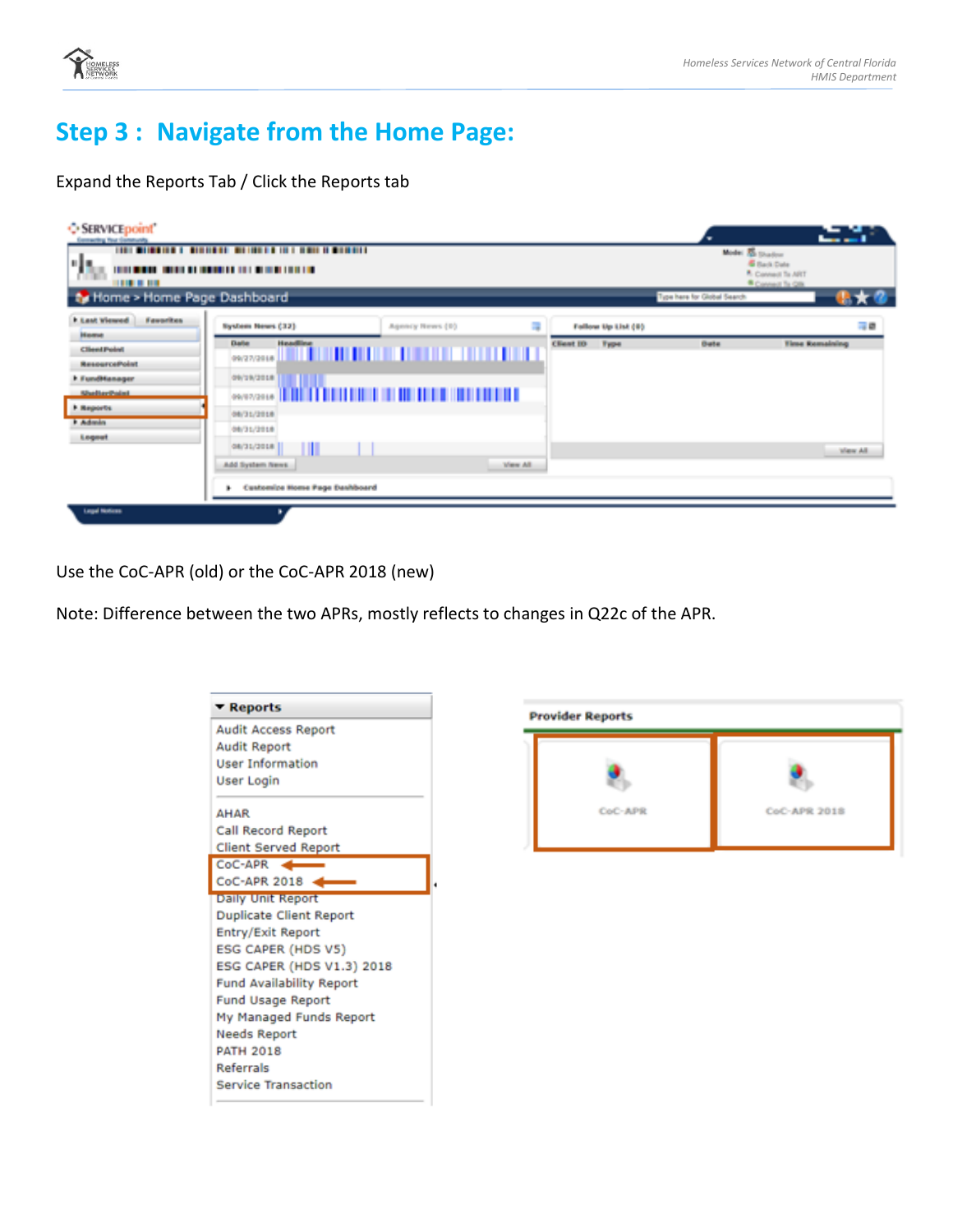

# **Step 4: Populate Report Options**

| <b>Report Options</b>    |                                                                                                                                          |
|--------------------------|------------------------------------------------------------------------------------------------------------------------------------------|
| Provider Type            | Reporting Group <<br><sup>®</sup> Provider<br>Choose Provider Type (Default: Provider selected)                                          |
| Provider*                | - Still-Rive Service Support<br><b>Search</b><br>My Provider<br>Clear<br>39.<br>This provider AND its subordinates<br>This provider ONLY |
| Program Date Range*      | あつ 恐 to<br>06<br>/30 / 2018<br>別つぶ<br>$/$ 01<br>/2017<br>07                                                                              |
| <b>Entry/Exit Types*</b> | <b>BRHY</b> Standard<br><b>PATH</b><br>Ouick Call<br>$\Box$ VA $\Box$ HPRP (Retired)<br><b>Basic PHUD</b>                                |
| <b>Build Report</b>      | Download<br>Clear                                                                                                                        |

#### **Report Options**

| Provider Type       | Provider Reporting Group                                                |             |                        |                                                  |          |                                      |
|---------------------|-------------------------------------------------------------------------|-------------|------------------------|--------------------------------------------------|----------|--------------------------------------|
| Provider*           | <b>KOMPRESSION SERVICE</b><br>394<br>This provider AND its subordinates |             | Search                 | My Provider<br><sup>(8)</sup> This are idea ONLY | Clear    | Search for your<br>Provider / Hit my |
| Program Date Range* | / 01 /2017<br>07                                                        |             | a) a to 06 / 30 / 2018 |                                                  | 別つあ      | Provider.                            |
| Entry/Exit Types*   | <b>M</b> HUD<br><b>Basic</b>                                            | <b>PATH</b> | Ouick Call             | <b>RHY</b>                                       | Standard | <b>HPRP</b> (Retired)<br><b>UVA</b>  |
| <b>Build Report</b> | Download                                                                | Clear       |                        |                                                  |          |                                      |

#### **Report Options**

| Provider Type            | Reporting Group<br><sup>®</sup> Provider<br>Select Date Range to run your APR on                                                                          |
|--------------------------|-----------------------------------------------------------------------------------------------------------------------------------------------------------|
| Provider*                | - Still-Riv Service Support<br>My Provider<br>Clear<br><b>Search</b><br>TH.<br>This provider ONLY<br>This provider AND its subordinates<br>Opens Calendar |
| Program Date Range*      | $\frac{1}{2018}$ 06 / 30 / 2018<br>あつ 恐 ー<br>/ 01<br>/2017<br>07<br>Today's Date                                                                          |
| <b>Entry/Exit Types*</b> | RHY<br><b>PATH</b><br>Ouick Call<br>Standard<br><b>U</b> VA<br><b>Basic</b><br><b>S</b> HUD<br><b>HPRP</b> (Retired)                                      |
| <b>Build Report</b>      | Download<br>Clear                                                                                                                                         |

#### **Report Options**

| Provider Type            | O Provider Reporting Group                                                                                                  |
|--------------------------|-----------------------------------------------------------------------------------------------------------------------------|
| Provider*                | - Still-Rivers on Support<br>Search<br>My Provider<br>Clear<br>TH.<br>This provider AND its subordinates This provider ONLY |
| Program Date Range*      | <mark>初● 忍</mark> to 06 / 30 / 2018<br>あつ ぷ<br>/ 01 / 2017<br>07                                                            |
| <b>Entry/Exit Types*</b> | <b>DE PATH DOUGH Call DE RHY DE Standard</b><br>Basic <b>DHUD</b><br>$\Box$ VA $\Box$ HPRP (Retired)                        |
| <b>Build Report</b>      | Download<br>Select HUD; if you're running VA                                                                                |
|                          | projects choose VA                                                                                                          |